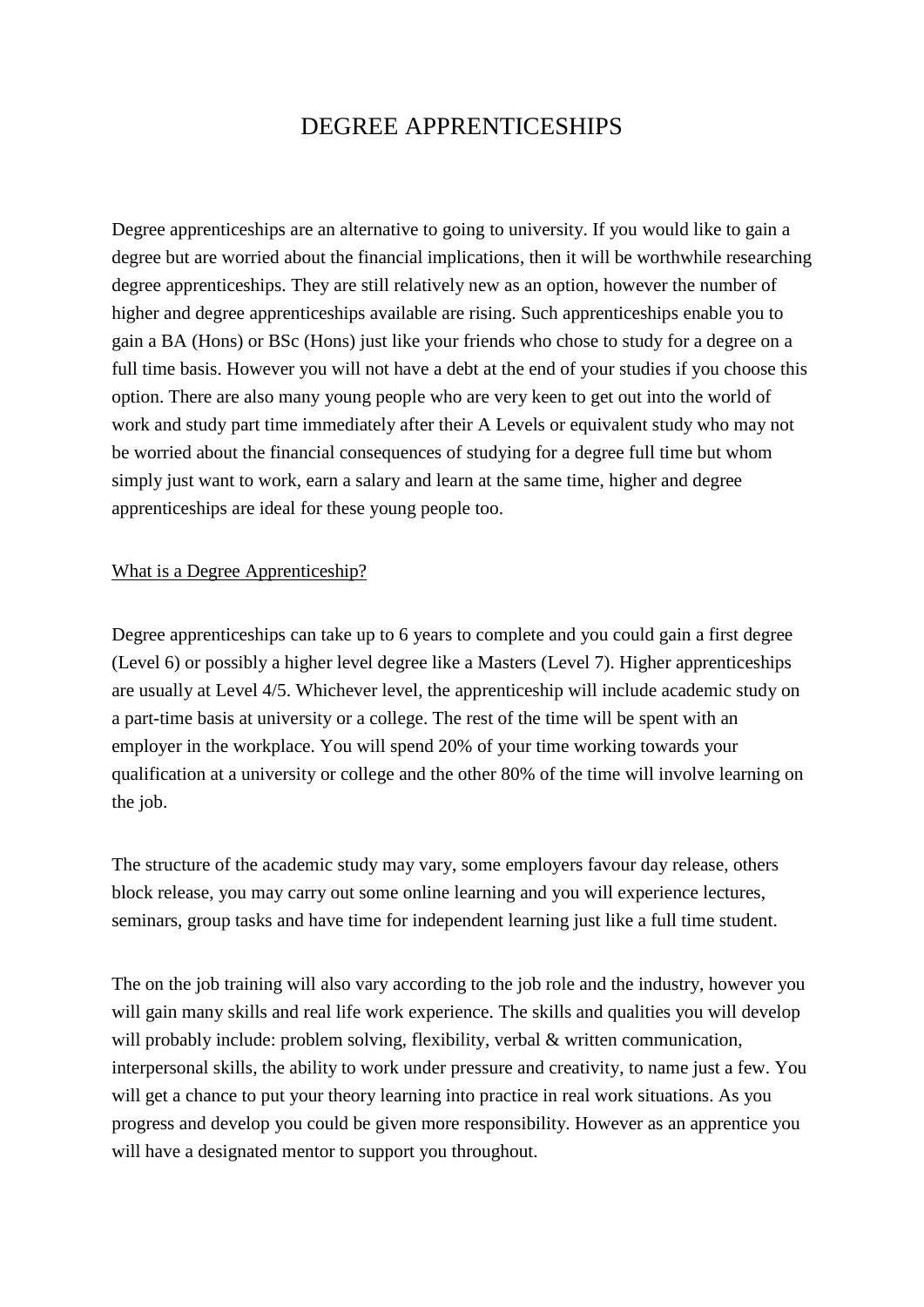### Types of Apprenticeships

There are many types of degree apprenticeships, here are just some examples:

- Aerospace
- Architecture
- $\bullet$  Building & Construction
- Business
- Catering
- Civil Engineering
- Cyber Security
- Education
- Engineering
- Healthcare
- Hospitality
- Law
- Manufacturing
- Midwife
- Nurse
- **•** Retail
- Science
- Transport
- and many more.

#### Finance & Salaries

As a higher or degree apprentice your tuition fees will be paid by your employer/the Government and you will also receive a salary, which again will vary depending on the job and the industry in which you are working and training. The minimum wage for an apprentice is £4.15 per hour. This is the minimum you are entitled to if you are an apprentice under 19 years old or if you are 19 or over and in your first year as an apprentice. After that you must be paid the national minimum wage for your age. The current rates for apprentices in their second year who are 19 or over are,  $19 - 20$  year olds £6.45. For 21 to 24 year olds the national minimum wage is £8.20 and for those who are 25 and over you'll be paid £8.72. These wages are current from the 1 April 2020. However [www.ucas.com](http://www.ucas.com/) states that the average starting salary for a degree apprentice in 2019 was £17,800 per year according to the Incomes Data Research (IDR).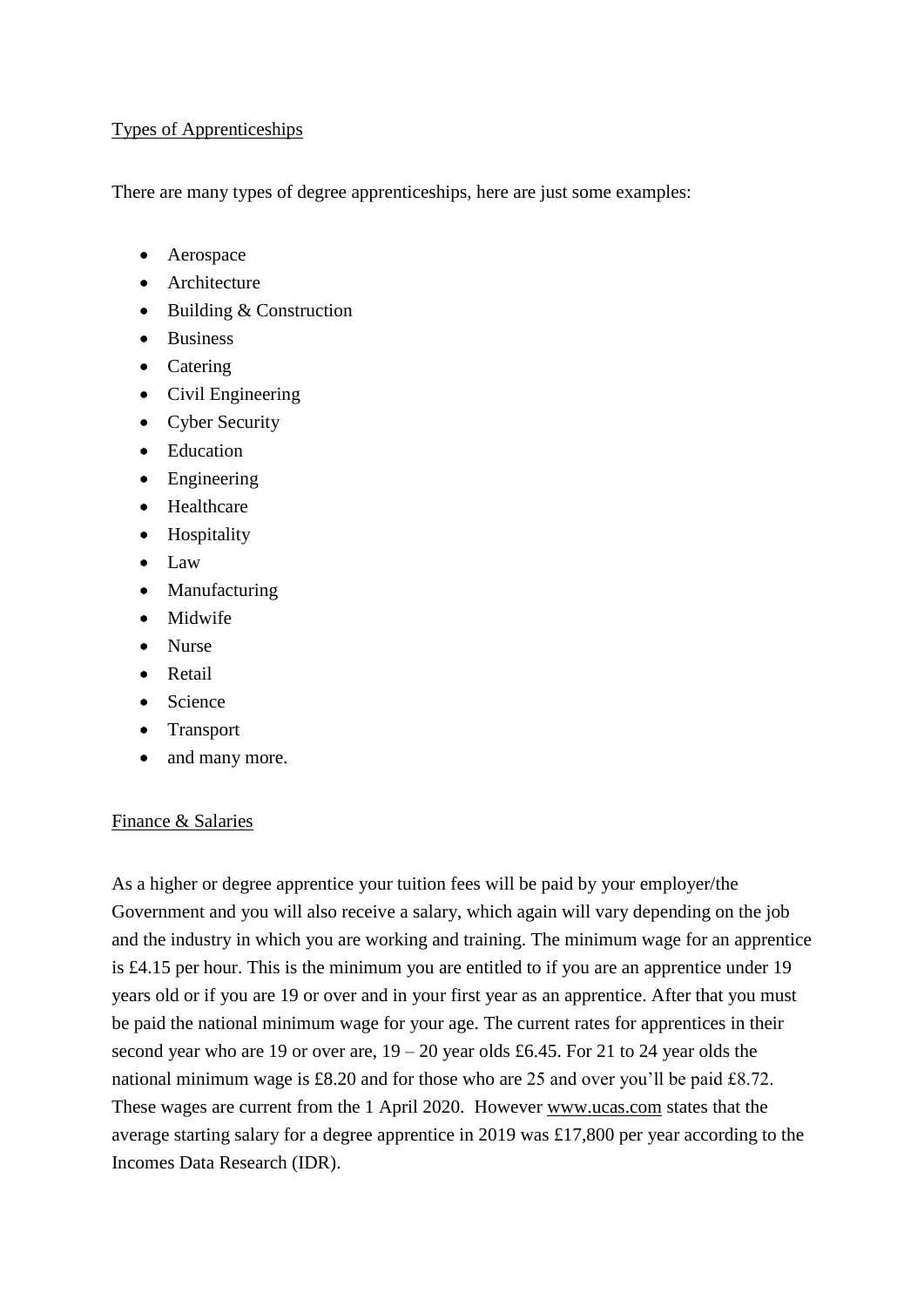## What Qualifications, Skills & Qualities will I need to become a Degree Apprentice?

If you do decide to apply for a higher or degree apprenticeship, do bear in mind that they can be challenging but highly rewarding. You will need to be committed. Also competition for vacancies will be fierce.

To be accepted onto a degree apprenticeship you will normally need formal qualifications at a minimum of a Level 3. This could be A Levels, an advanced apprenticeship, NVQ or BTEC at Level 3 or an equivalent qualification, in a few cases the employer/university may decide to take someone who may not quite have achieved these qualifications but who has lots of relevant experience. You may also be expected to have a minimum of 5 GCSEs at  $A^* - C$  / 9 - 4 normally including English and Maths. Also in order to apply you will need to be able to work in the UK, will not currently be undertaking full-time study and you will not already hold a degree in the job role. There are no upper age restrictions to start an apprenticeship.

Employers during their application process including any assessment tests and at interview will often look for the following:

- Team Work
- Numeracy Skills
- Communication Skills
- Motivation and Enthusiasm
- Flexibility
- Commitment
- Interpersonal Skills
- Creativity
- and more.

You may have gained such transferable skills whilst studying at school or college, through part time work or volunteering or even through your hobbies.

# The Future

If you do decide to apply for a degree apprenticeship (Level 6) and if you are successful in your application and in eventually completing the apprenticeship and you have graduated, then you might choose to continue onto a Level 7 apprenticeship if available with your employer or you may decide to find a new role with the experience and skills you have